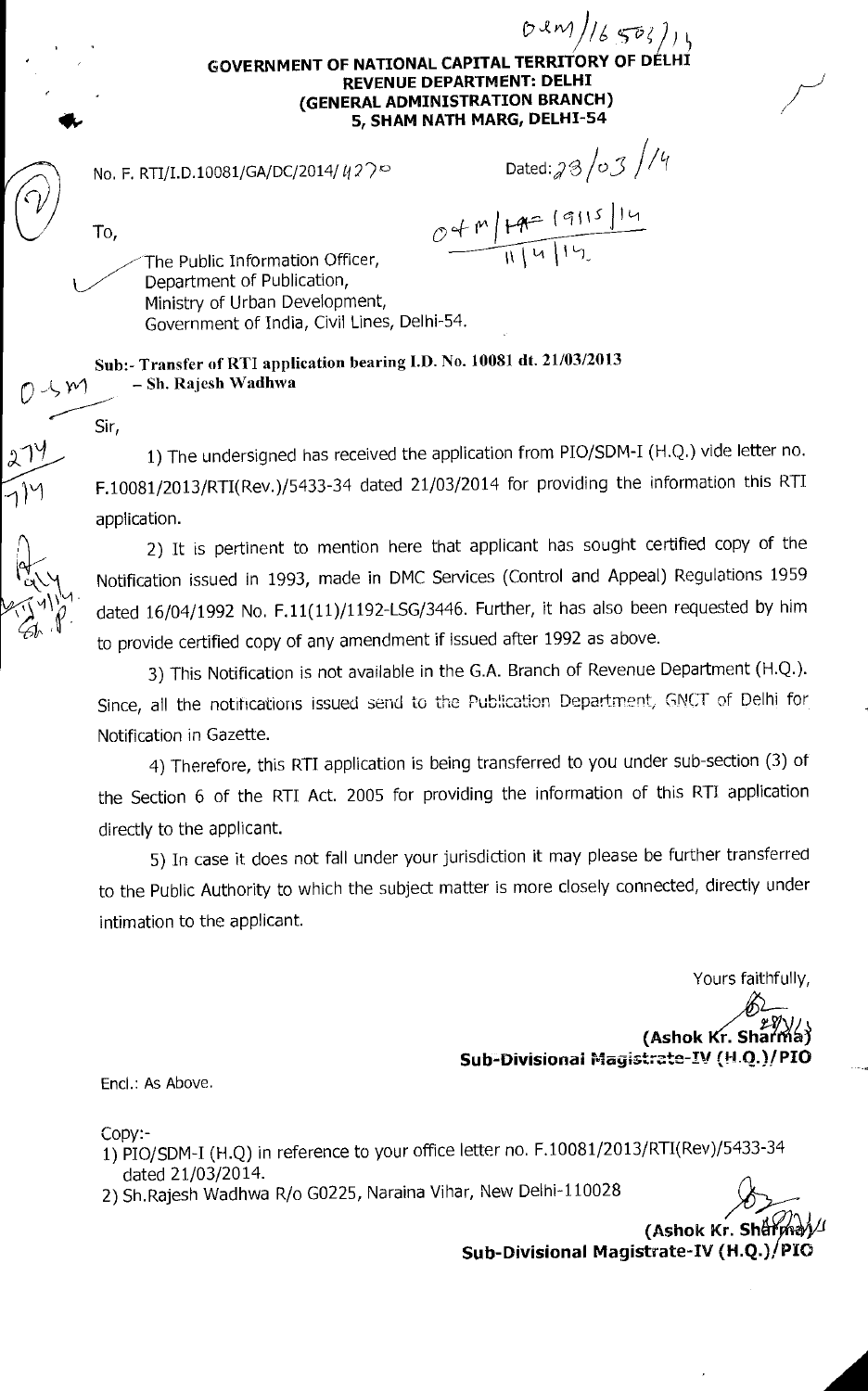|                                               | $\cosh\frac{1}{18}$                                                                        | $AB\tilde{o}_{\mathcal{U}/\mathcal{U}_{\mathcal{C}}}.$ |
|-----------------------------------------------|--------------------------------------------------------------------------------------------|--------------------------------------------------------|
|                                               | <b>RTI APPLICATION FORM</b>                                                                | $\sim$ 2 3 DEC 2013                                    |
| To,<br>The Public information Officer<br>Sir, | ADDU. SECRETARY (Revenue),<br>Revenue, Gout, OF MCT. of DELH!<br>S-Shan Noth Mory, Delly-S |                                                        |

Subject: Request for Information under Right to Information Act 2005.

i Sri Rajesh Wadhwa, Son of Late Sri HC Wadhwa, RIO G-225, Naraina Vihar, New Delhi 28, telephone number (with STD Code) 011-25793228 and/or mobile number: 9873647482 wish to seek information as under

- 1. Please provide certified copy of the Notification Issued in 1993, made in the DMC Services (Control and Appeal) Regulations 1959 dated 16<sup>th</sup> April 1992 No. F-11(11)1992-LSG/3446.
- 2. Please provide certified copy of any amendment if issued after 1992 as above.

I hereby inform that following formalities have been completed by me:

1. That I have deposited the requisite fee of Rs.  $\sqrt{0}$  /- by way of Cash / banker cheque / Draft / Postal Order/ others SYVIST.  $\frac{1157+1}{20112/3}$  tavoring  $(212)$ 

2. I need the photocopy of the documents and I had deposited the cost of the photocopy of Rs. <u>(2006)</u> or the december of and child a photocopy of Rs.

or

3. I had deposited sum of Rs.  $\frac{1}{2}$ -for the charges of CD. (strike out which ever is not applicable)

4. That I belong to Category of below Poverty Line (BPL): Yes-/ No (Strike whichever is not applicable). If yes, I am attaching the valid photocopy of the certificate. Yes / No

5. That I am 'Citizen' of India and I am asking the information as 'Citizen'.

6. I assure that I shall not allow/ cause to use/ pass/share/display/ or circulate the  $\mathcal{Y}$  information received in any case and under any circumstances, with any person or in any manner which would be detrimental to the Unity and Sovereignty or against the Interest of India.  $13757$ <br>If 2014<sup>113</sup>

R-3486/80ml

Signatule of the Applicant Dε  $R\Big|_0$  RAJESH LAD. C3,- 1.4protA c,\ lir&  $G - 225, HARMMA V114AC$ <br> $HERD ELHT - 1100228$